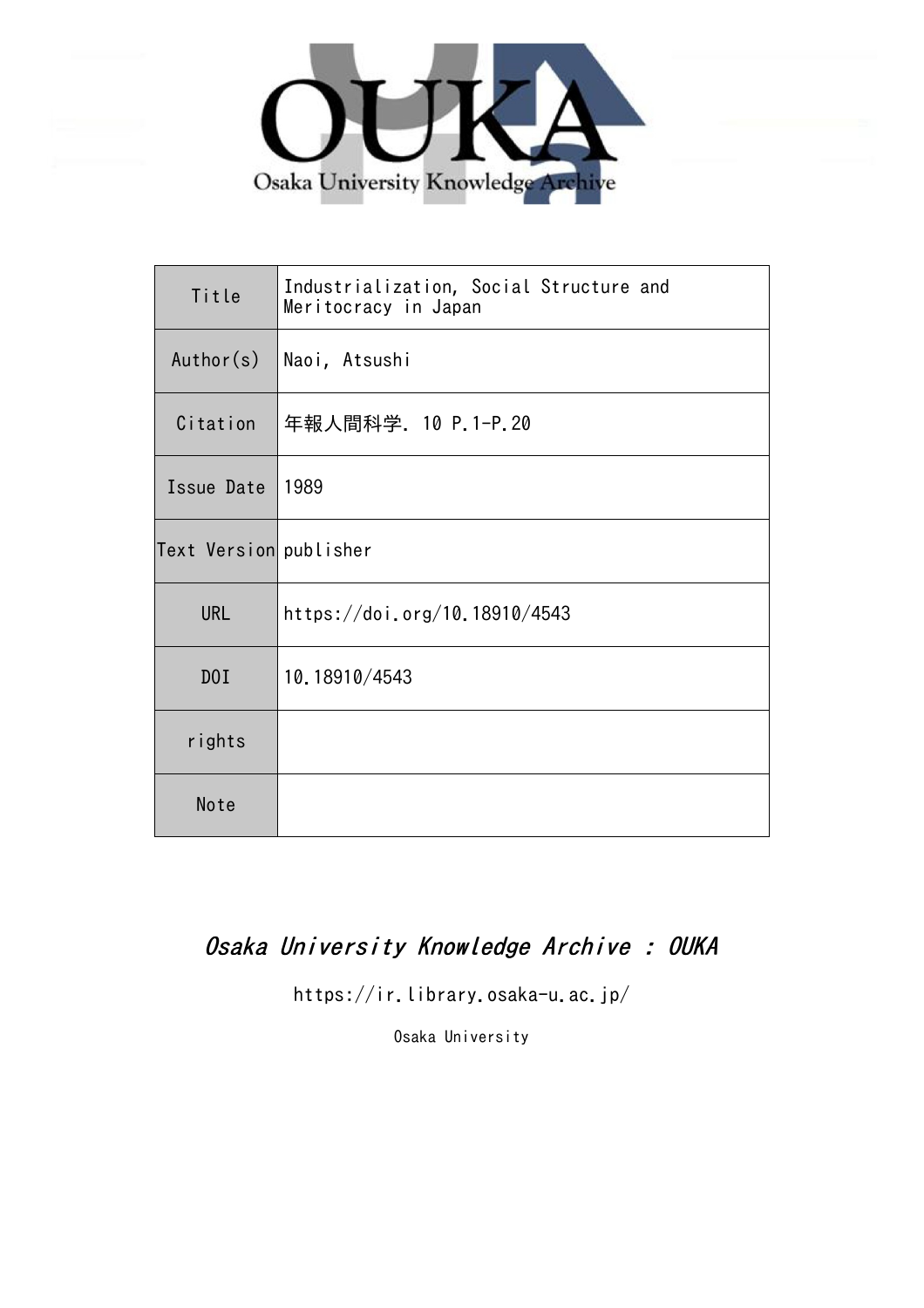Faculty of Human Sciences, Osaka University, March. 1989 Annals of Human Sciences, Vol.10, pp.1-20

# Industrialization, Social Structure and Meritocracy in Japan

Atsushi Naoi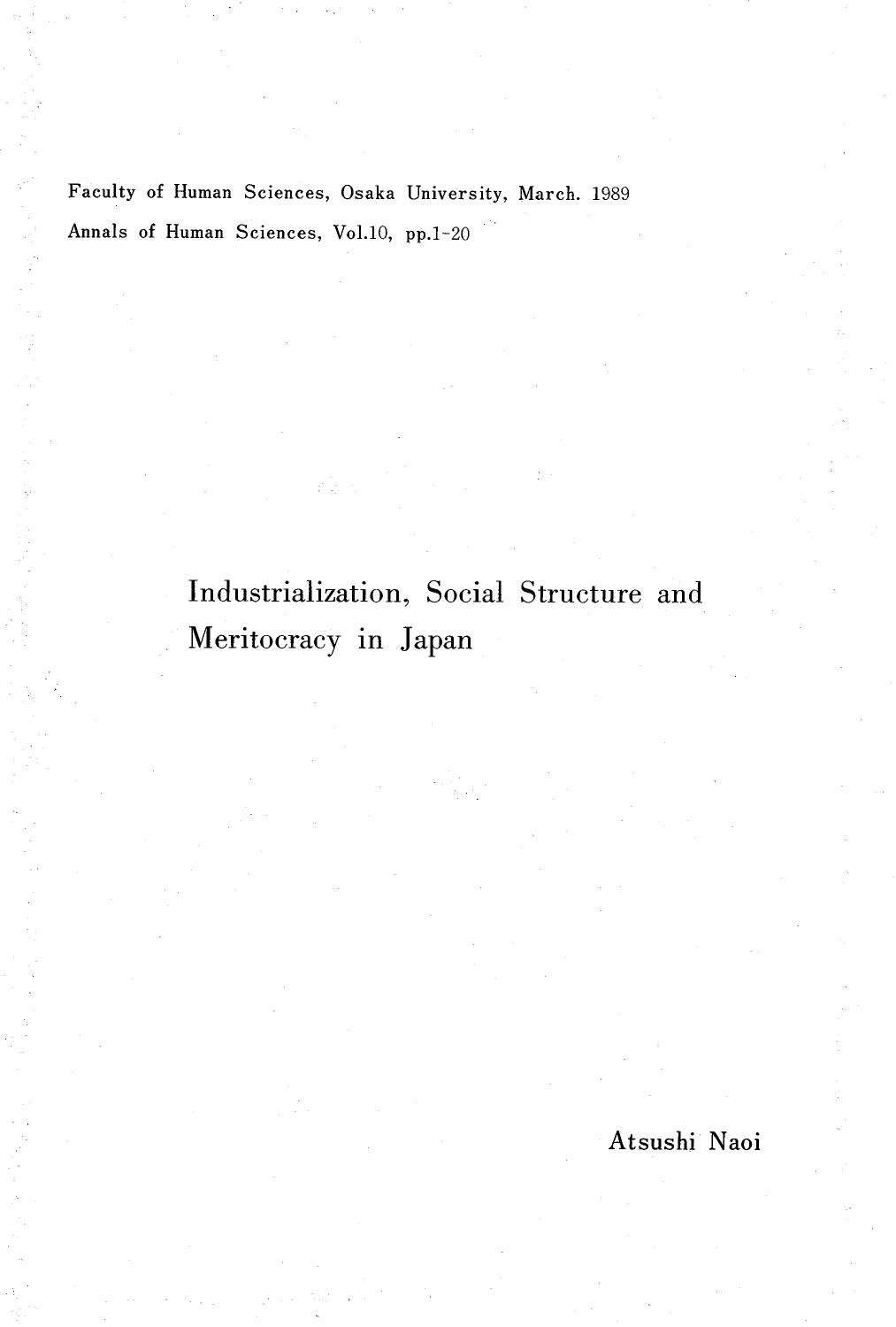## Industrialization, Social Structure and Meritocracy in Japan\*

### Atsushi Naoi

#### INTRODUCTION

In this paper, we examine the relationships of industrialization, social structur and meritocracy from the experiences of social change in post-war Japan. We do so in the belief that Japan is at present the most advanced industrial society that has developed in a non-Western country, and that the social change in post-war Japan will be the best model of industrialization. Although the history of social and economic development in prewar times, can not be ignored, we can see the typical phases of industrialization in the social change after 1950.

The industrialization is viewed as the process of technological innovation and the social consequences of its cumulative development. It may be seen that the social change is due to the transformation of the technological paradigms.

Professor Murakami (1984) divides the social change into three phases of the industrialization. The technology of the first industrial revolution which occurred in 19th century is by the control of materials, but the focus of technology in the second industrial revolution of the 20th century is the control of energy, and the focus of technology in the third revolution which will occur in the 21th century will be the control of information.

 Japan has experienced these three phases in the past 30 years. In the 1950's, it was the first phase, in the 1960's, it was the second phase, and from 1970's, it has been the third phase. For that reason, now Japan may be viewed as a post-industrial society.

It is well known that the industrialization has caused large changes in the social structure. The social structure is viewed as the interrelationships among statues as defined by the nature of their roles, including, but not limited to, social inequality. Professor Tominaga (1965 ) has hypothesized the relationships between the industrialization and social change in general. From his hypotheses, the following points are pertinent to our study.

The first hypothesis is related to the increasing openness and mobility of per-

 $3 -$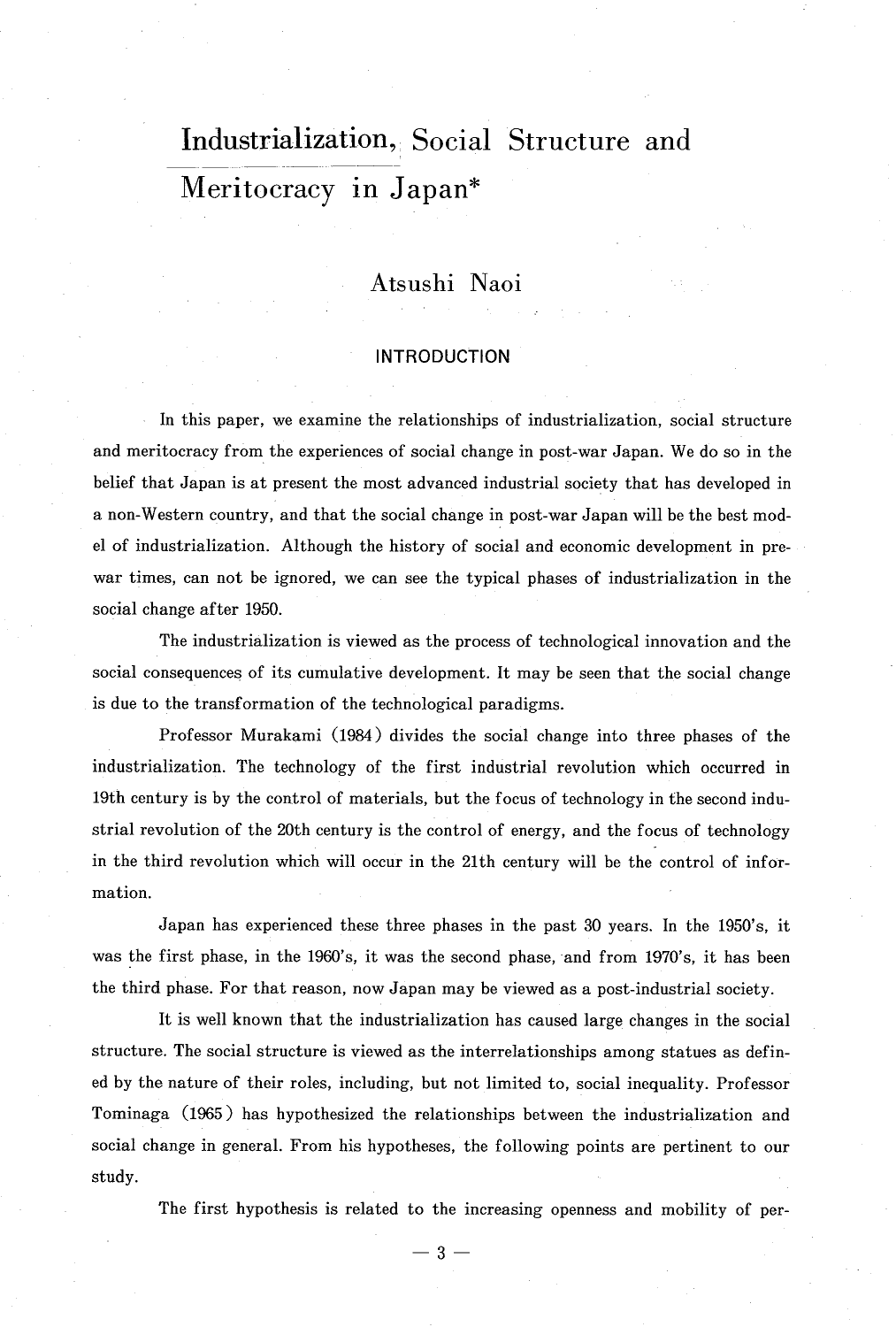sons within a society. The second hypothesis is related to the equality of the allocations of rewards in the society.

These two points are strongly related to changes in the educational system, because the educational system plays the role of supplier of qualified labor, and also it plays the role of reproduction of social inequality from one generation to the next. Taking into account these roles, we cannot ignore the problem of educational mobility across generations.

 Among many scholars, claims are made that meritocratic tendencies are inherent in the highly industrialized society itself and that the postindustrial society, in its logic, is a meritocracy (Bell, 1972, 1973; Husen, 1974; Halsey, 1973; Dahrendorf, 1968). These claims are expressions of the meritocratic thesis according to which, in modern societies, a strong association between individual merit and social rewards exists primarily in order to efficiently utillize human resources.

Japan has often been singled out as the society most closely approximating the meritocratic ideal (Dore, 1975, 1976: Forbis, 1975, The Economist, 1983). Our emphsis is on "educational meritocracy" in which formal education serves as a criterion of allocating to people jobs of varying rewards. In Japan, meritocracy is discussed in the contexf of credentialism, i.e. Gakureki-Shugi (e.g. Hashizurne, 1976, Ushiogi, 1978). In recent years there has been a considerable amount of criticism toward an allegedly increasing tendency of credentialism in the Japanese society. The term certificitis, similar in meaning to the diploma diseses (Dore 1976), has been introduced by Bowman (1970) and applied by Bowman, Ikeda and Tomoda (1981) to the discussion of educational choice and labor markets in Japan. There are also other terms, like "degree-ocracy" (Galtung, 1971 ), which show the importance of formal education in Japan. It is along these lines that the claim that "present -day Japan ... is a remarkable meritocracy." is made. (Forbis, 1976, p. 28)

The main purpose of this paper is to investigate these problems on the basis of national surveys conducted in 1955, 1965, 1975 and 1985. These surveys are the replicated survey concerning social stratification and social mobility of Japanese male adults (age 20-69). Henceforth, we will refer to the surveys as SSM surveys.

The years of these surveys mark a period of great expansion of the educational system in terms of resources (e.g. public and private expenditures on schooling) and their utilization (e.g. the admissions of new students). The new, better educated labor force had been easily absorbed by the vigorous economy. The first decade, 1955-1965, may be indetified with the take-off era of rapid industrial growth in post-war Japan; the second decade, 1965-1975, after some prosperous years, ended with an economic recession caused by the

 $- 4 -$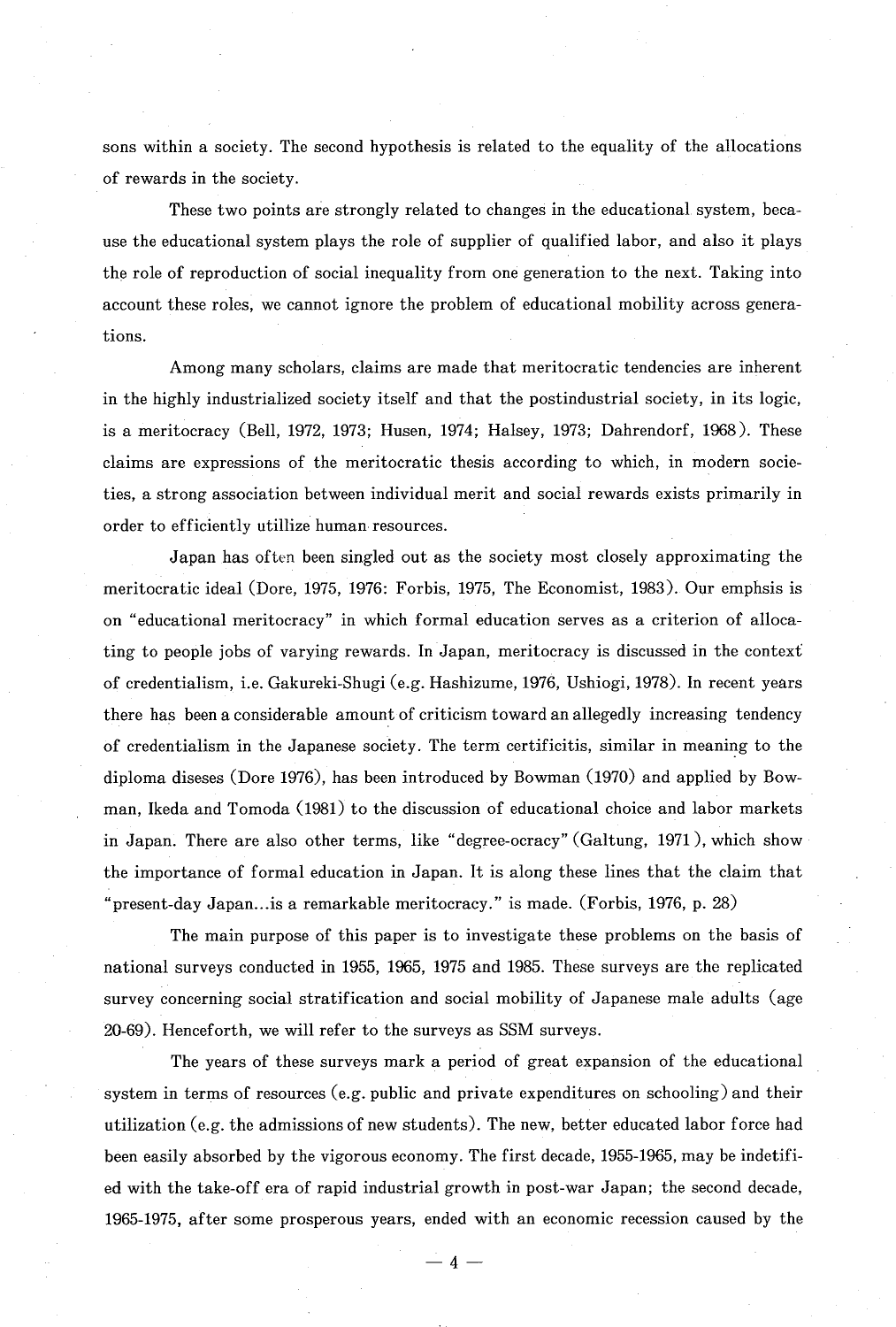"oil shock ." Educational expansion contributed to Japan's becoming an economic superpower (Aso and Amano, 1983); the third decade, 1975-1985, may be identified with the stable era of high level economic efficiency and social integration.

These three decades can be seem to match the three phases of industrialization. In this paper, we will first examine the problem of allocation of rewards, especially occupational status, income and education. Secondly, we examine the problem of openness and mobility in Japanese society after 1955. Thirdly, we examine the problem of intergenerational educational mobility and equality of opportunity of education.

#### 1. INDUSTRIALIZATION AND SOCIAL INEQUALITY

In the industrial society, the basic status dimensions are occupational status, income and educational attainment (Tominaga, ed., 1979). Although these three dimensions are strongly connected, each dimension has an independent characteristic of allocation. Therefore, we treat these three dimensions independently. We measure occupational status using occupational prestige scale (Naoi, 1979). The variables of income and educational attainment are measured by both discrete and ordinal scales. Therefore, we divide these three variables into 20 grades, ranging from lower level to upper level, and plot them on a Lorenz curve (See Fig. 1, A, B, C). Also, we calculate the Gini's coefficients of these three allocations (Table 1).

The Lorenz diagrams show graphically the inequality of the allocation of material and non-material rewards under a competitive system. And Gini's coefficient is well known the index of inequality of allocation. If the allocation of rewards is completely equal, Gini's coefficient becomes zero. Two Gini's coefficient is the two times of the area which is contained between the equal line and the Lorenz curve.

Judging these figures and tables, we can see how theJapanese society has become more equal or inequal in the past 30 years. At first, concerning the allocation of occupational prestige, we find that there is almost no variation in the shape of the Lorenz curve over the years. We also see that the degree of inequality in this variable is less than that found in the other variables.

Despite the large scale changes in the occupational structure, the allocation of occupational prestige has not altered considerably. However, the Gini's coefficient has been increasing gradually from 1955 (.114) to 1985 (.150).

Compared to the inequality of occupational prestige, the allocation of income and educational attainment are more inequal. The inequality of income is especially large.

 $-5-$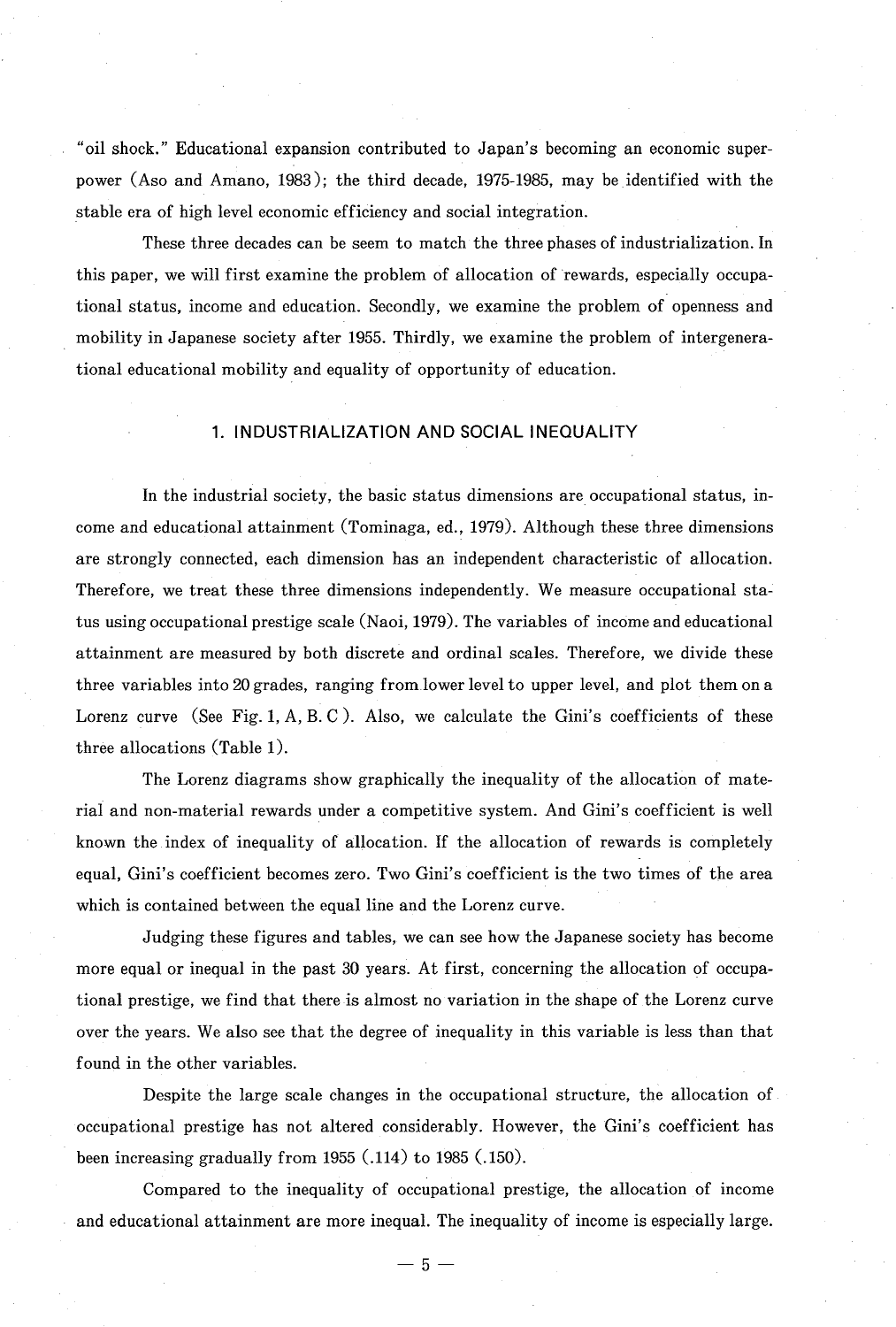|      | Occupation | Income | Education |
|------|------------|--------|-----------|
| 1955 | .114       | .422   | .295      |
| 1965 | .129       | .417   | .275      |
| 1975 | .131       | .312   | .278      |
| 1985 | .150       | .353   | .269      |

Table 1. Gini's coefficient



A : Lorenz curve of occupation



| 55       |
|----------|
| 65<br>٠. |
| 75       |
| 85       |
|          |

B : Lorenz curve of income C : Lorenz curve of education



(Note) These figeres were presented by Prof. Takashi Noda

-6-6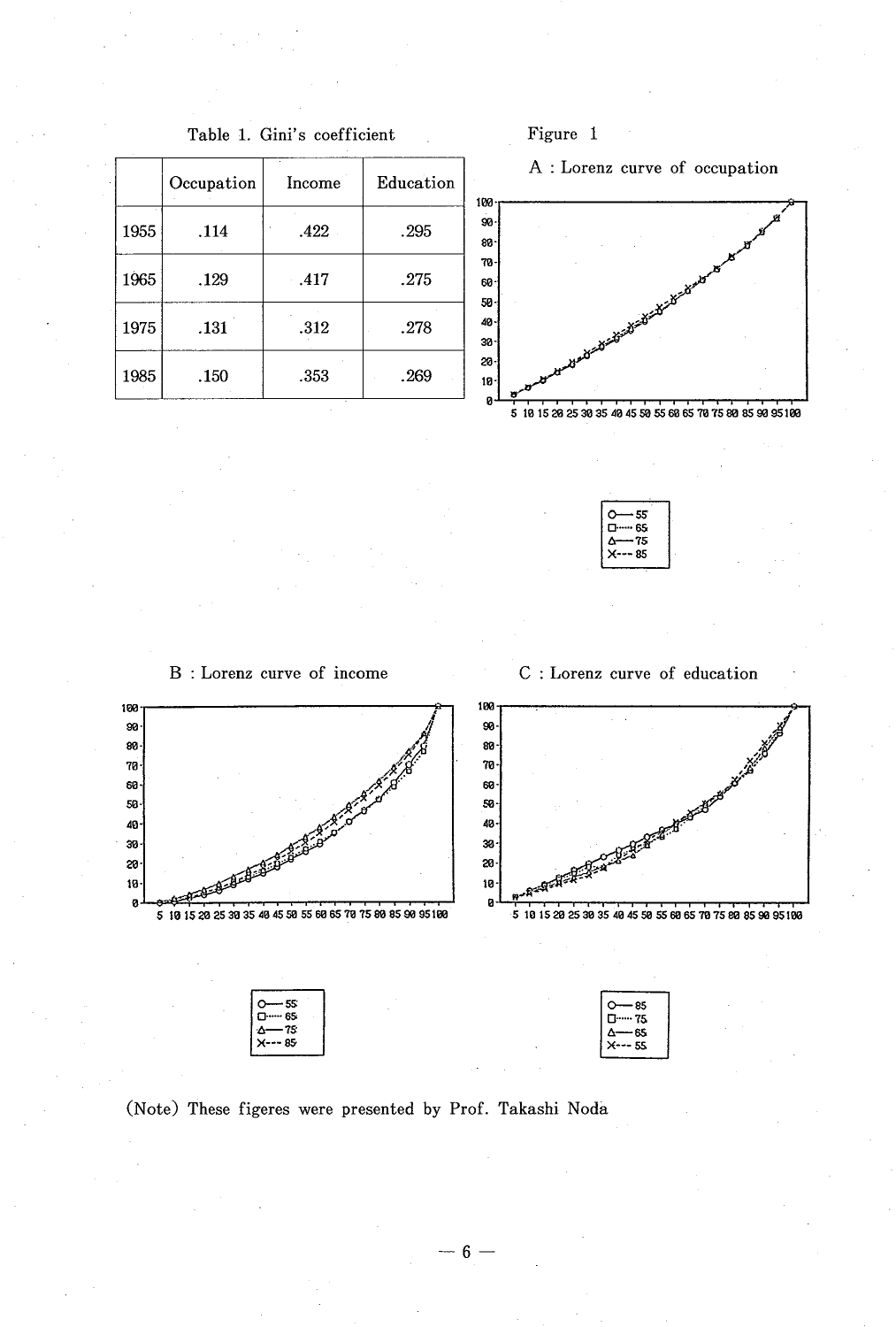Looking at the past 30 years, we find that the allocation of income has become more equal between 1955 (.422) and 1975 (.312). However, in the years between 1975 and 1985 the rate is increased to point greater than that in 1975. It seems that until 1975, figure to the increasing tendency of the average income helped to decrease the inequality of allocation of income, but after 1975, the increasing of income become slower. For that reason, the inequality of income allocation becomes large again.

The inequality of educational attainment is just the reverse of income allocation, because between 1955 and 1975, the inequality of educational attainment increased gradually, but in 1985, the Gini's coefficient becomes smaller. It seems that the expansion of higher education stopped between 1975 and 1985.

Examining the shapes and degrees of inequality of occupational prestige, income and educational attainment, we cannot say that the Japanese social structure has become more equal. There are no clear tendencies of equalizing the allocation of rewards. Japan is still an inequal society.

#### 2. INDUSTRIALIZATION AND SOCIAL MOBILITY

 As mentioned before, many scholars claim that the industrialization brought with it high openness and mobility of persons in a society. Examining this hypotheses, they used the social mobility table (Naoi and Slomczynski, 1986). It presents a cross-classification of persons according to their status at the origin and at the destination. Using data on the current occupation of men and their fathers, sociologists apply various indices of intergenerational mobility to characterize, in a synthetic way, the degree of openness of a society. The coefficient of openness, introduced by Yasuda (1962, 1964) on the basis of the classic ideas of Benini (1901; cf. Yasuda, 1972; Jones, 1985a), is one of the most popular among such indices. This coefficient, known as the "Yasuda index" or the "index Y," has been much elaborated upon and discussed (e.g. Yasuda, 1971; Jones, 1975; Boudon, 1973; Bibby, 1975; Hauser et al., 1975). Major publications in the methodology of social stratification research contain references to Yasuda's original contribution to the measurement of social mobility. In empirical analyses, his index has been applied in Japan (e.g. Tominaga, 1969; Tominaga and Naoi, 1978), the United States (e.g. Featherman and Hauser, 1978) and other countries. The index has also been frequently utilized in cross-national comparisons (e.g. Yasuda, 1964; Featherman et al., 1975; Jones, 1985b).

Despite its popularity, the index Y is deficient and needs to be reformulated. In this section we (1) demonstrate the main flaw in the construction of the index, (2) propose

 $- 7 -$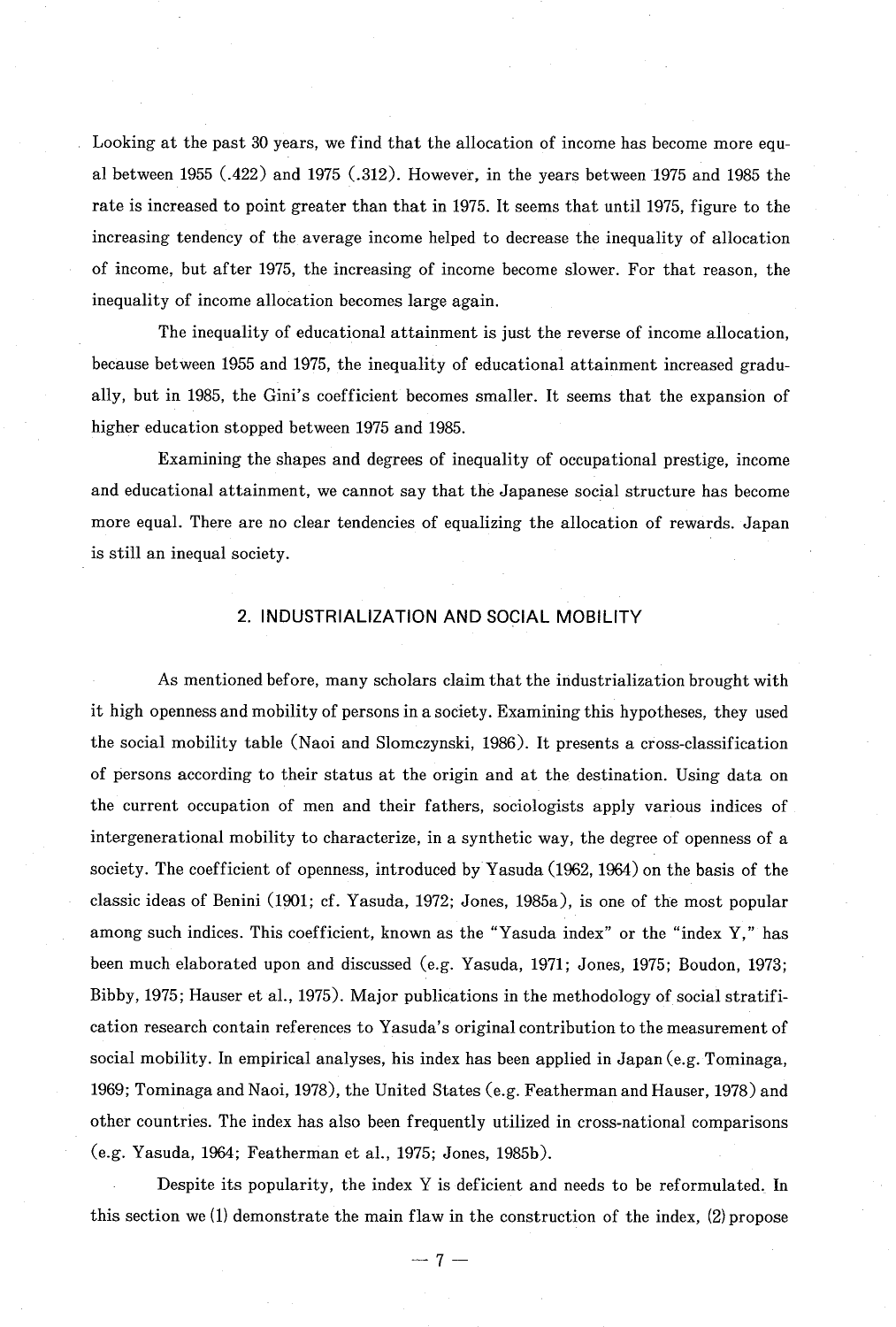a modification which retains the theoretical appeal and validity of the original index, and (3) give the analysis of the index application in its corrected form.

The original formulation of the Yasuda index as follows. The matrix of observed mobility  $N = (n_{ij})$  displays the frequencies of transitions of persons from origin categories i to destination categories  $j$  (  $i$  ,  $j = 1, ..., k$  ). In our notation  $n_i$ , denotes the number of persons in the origin category i and n. i denotes the number of persons in the destination category j. Consequently, n.. is the number of persons in the sample.

For any matrix N there exists a corresponding matrix of perfect (hypothetical) mobility  $F = (f_{ij})$  defined by

$$
f_{ij} = n_i, \times n_{ij} / n_{i}
$$
. (i, j = 1, ..., k)

Using this notation, the original formula for the Yasuda index Y is

$$
(2. 1) Y = \sum_{i=1}^{k} [ \min (n_{i1}, n_{i}) - n_{i1} ] / \sum_{i=1}^{k} [ \min (n_{i}, n_{i}) - f_{i1} ]
$$

or equivalently

$$
(2. 2) Y = \sum_{i=1, i \times j}^{k} n_{i,j} - \Delta(N) / \sum_{i=1, i \times j}^{k} f_{i,j} - \Delta(F)
$$
  
re  $\Delta(N) = \frac{1}{2} \sum_{i=1}^{k} |n_{i} - n_{i}|$  and  $\Delta(F) = \frac{1}{2} \sum_{i=1}^{k} |f_{i} - f_{i}|$ 

where

In these formula, the numerator is intended to measure the amount of pure mobility extracted form the matrix of observed mobility while the denominator refers to the amount of pure mobility in the "perfect mobility situation." Pure mobility is understood as mobility unaffected by the difference in marginal distributions, that is a net of  $n_i$ . n., over all i. This is apparent from Eq. 2.2 in which the index of dissimilarity  $\Delta$  is used. Under the original formulation  $\Delta(N) = \Delta(F)$  since  $n_i = f_i$ , and  $n_{i} = f_{i+1}$ .

Commenting on the index, Yasuda (1964, p. 18) wrote that his "coefficient of openness... measures the degree of approximation to perfect mobility....." A similar interpretation is provided in some other publications (e.g. Boudon, 1973; Bibby, 1975; Jones, 1975). It is commonly understood that the Yasuda index is a ratio of the amount of "pure actual mobility" to the amount of "pure perfect mobility." our dispute deals with the measurement of pure mobility as such.

The conceptual foundation of the coefficient of openness is based on the distinc-

 $-8-$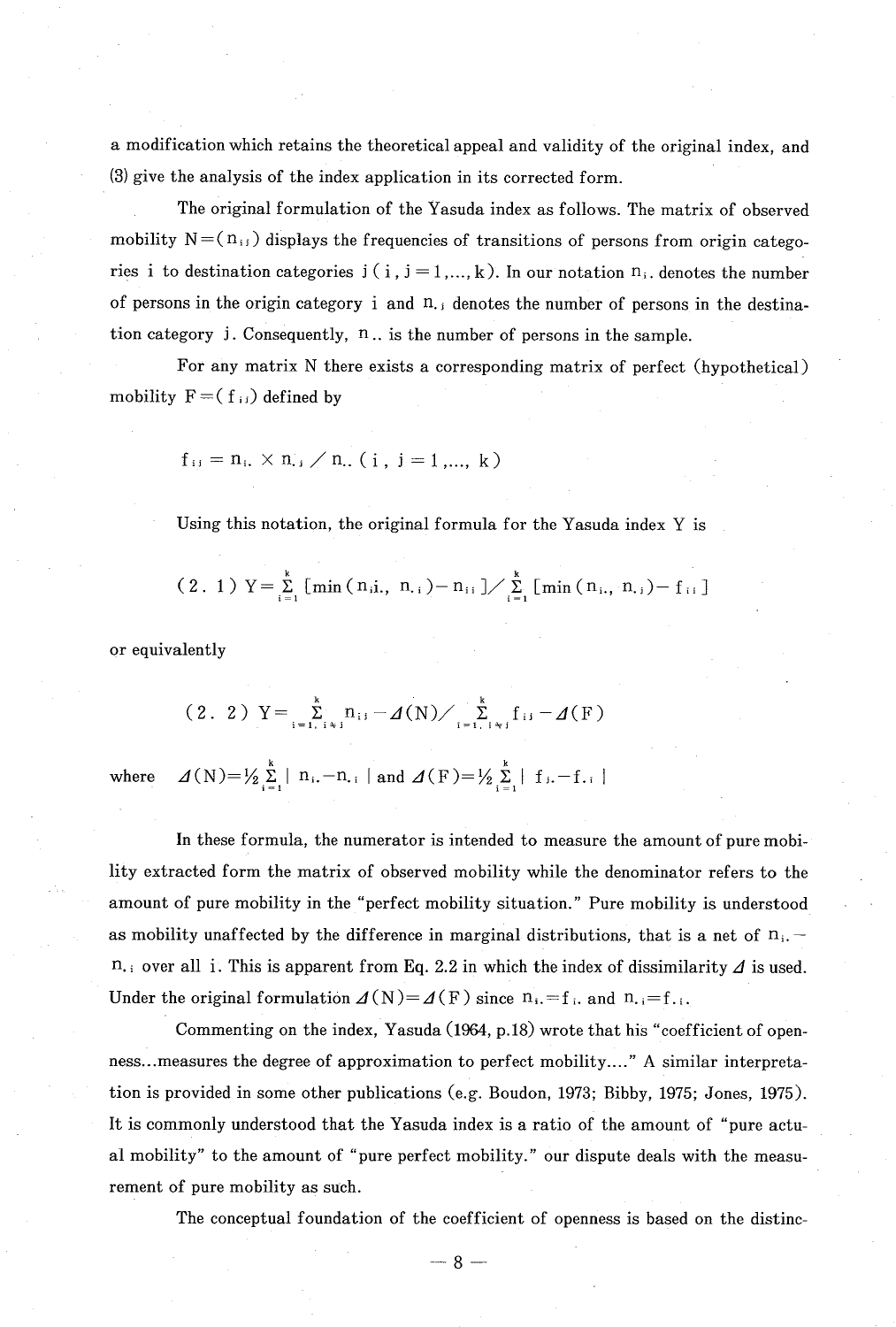tion between pure mobility (called also circulation, exchange, individual or free mobility) and structural mobility (called also forced, excess, net or technological mobility). The first, represented here by matrix  $Q = (q_{ij})$ , is defined as mobility which occurs between the same number of positions in corresponding origin and destination categories, that is  $q_i =$  $q_{\text{A}}$ . The second, represented here by matrix  $S = (s_{ij})$ , is understood as resulting from the difference in the number of positions in corresponding origin and destination categories. Both matrices contain "mobiles" only that is there are matrices with all elements on the main diagonal equal to zero;

$$
q_{ij} = s_{ij} = 0.
$$

 Let us assume that pure and structural mobility refer to a given (observed or hypothetical) mobility matrix  $X=(x_{ij})$  where  $x_{ij}=0$ , since there are no "immobiles" in X this is a matrix of "total mobility" in the strict sense. Yasuda, like many other proponents of the classical approach to mobility tables, explicitly treats pure and structural mobility as exhausive components of strict total mobility. The equation "pure mobility= total mobility -structural mobility" (e.g. Hazelrigg, 1974; Bibby, 1975; Boudon, 1973) underlies Yasuda's construction of the index.

Within this classical framework we can state two important assumptions related to the natural postulates of the measurement of any kind of mobility (Krauze and Slomczynski, 1986). We shall specify them in terms of the measurement of the amount of pure mobility.

Assumption 1. Let  $Q(X)$  be the matrix of pure mobility, extracted from matrix X. Since frequecies are nonnegative numbers we have

 $(2. 3)$   $0 \leq q_{ij}(X) \leq x_{ij}$   $(i, j = 1, ..., k)$ 

matrix X, the amount of pure mobility in X, denoted by  $\delta(X)$ , is: Assumption 2. If matrix  $Q(X)$  is the matrix of pure mobility extracted from

 $(2, 4)$   $\delta(X) = 9...(X)$ 

 These two assumptions are very natural. The first assumption says what it means for matrix  $Q$  to be a component of matrix X. The second assumption states that the amount of pure mobility in a given matrix is equal to the sum of frequencies in the corre-

 $-9-$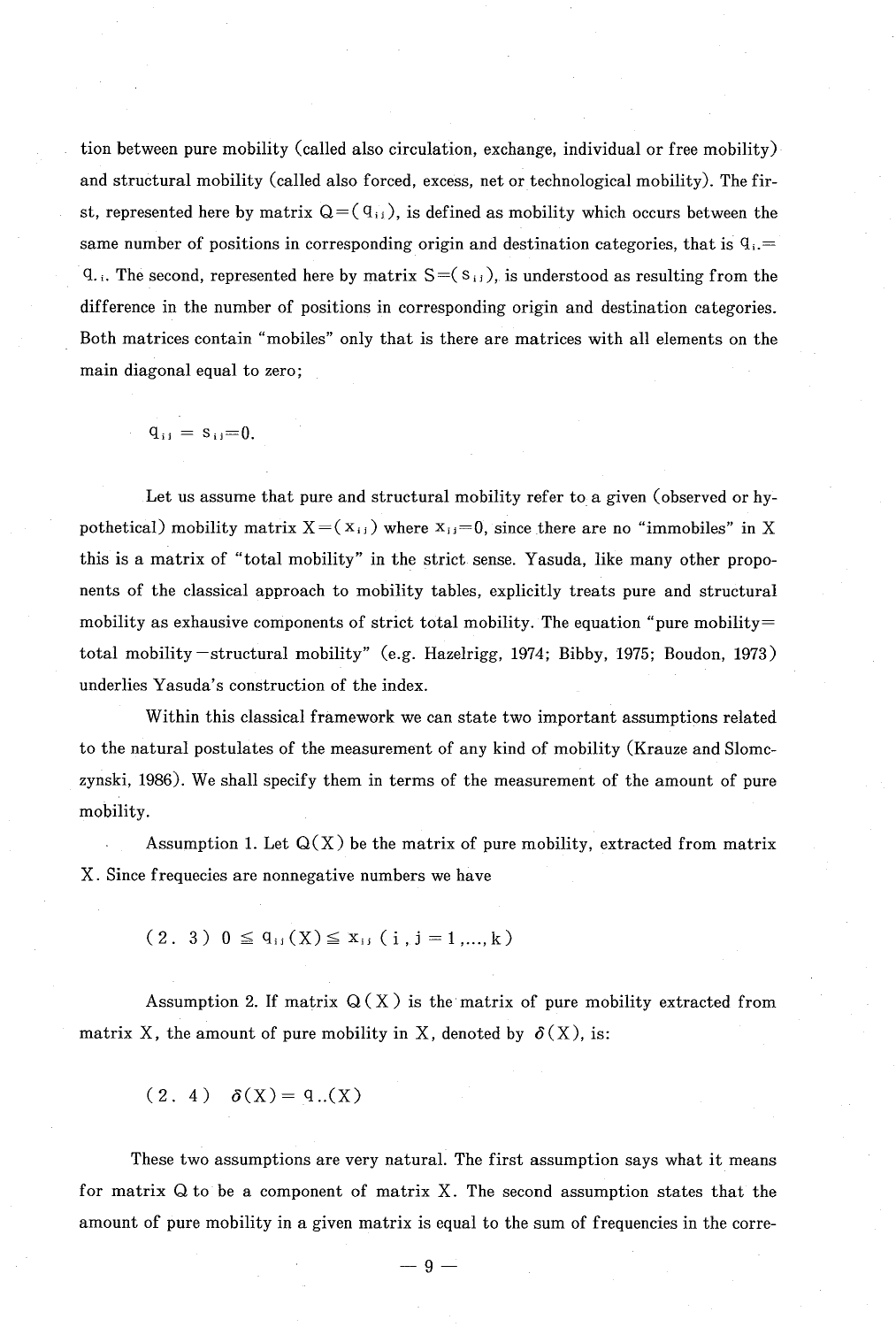sponding matrix of pure mobility. Both these assumptions are well suited for the count measure of social mobility. They do not contradict any statement either by Yasuda (1962, 1964, 1971) or the investigators who extensively discussed his index (e.g. Boudon, 1973; Jones, 1975; Bibby, 1975).

The Yasuda index is deficient because it utilizes an inadequate representation of pure mobility. Note that the amount of pure mobility implied by Eq. (2.1) is

$$
(2. 5) Y = \sum_{i=1}^{k} [min (n_{i.}, n_{i.}) - n_{i.}]
$$

Simultaneously, the definition of pure mobility requires

$$
(2. 6)
$$
  $q_{i.} = q_{.i}$ 

However, Eqs. (2.5) and (2.6) are inconsistent under Assumptions 1 and 2. The simplest possible example demonstrating this fact would be a 3x3 matrix  $N = (n_{ij})$  in which elements  $n_{13} = n_{21} = 1$  and the remaining elements are all zero. In view of Eq. (2.5) we have  $\sigma(N)= 1$ . Thus, to fulfill Eq. (2.6) matrix  $Q(N)$  should contain only one entry  $q_{ij} = 1$  but this would contradict Assumption 1. If for the considered matrix N we determine values  $q_{ij}$  which do not violate Assumption 1, then Eq. (2.3) is incompatible with Assumption 2, i.e.  $\delta(N) \neq \sigma(N)$ . The classical definition of pure mobility requires homogeneity of marginal distributions (as given by Eq.  $(2.6)$ ); Yasuda accepts this conceptualization in all his work and so do we. However, under the natural Assumptions 1 and 2, the above example proves that the index Y is based on an incorrect measure of the amount of pure mobility.

 Within the classical framework of mobility studies pure mobility is defined as the part of total mobility which occurs between identical origin and destination distributions; all mobility transitions which result in "marginal homogeneity" are considered "pure mobility" (e.g. Capecchi, 1967; Hazelrigg, 1974; Noble 1979). Assuming that the matrix of pure mobility  $Q(X) = q_{ij}(X)$  is extracted from matrix X, we require that

$$
(2. 7) 0 \leq q_{ij}(X) \leq x_{ij} \qquad q_{ij} = 0
$$

 $(2. 8)$  q<sub>i</sub>.(X)=q<sub>i</sub>(X)

Eq. (2.7) expresses the fact that the matrix of pure mobility is extracted from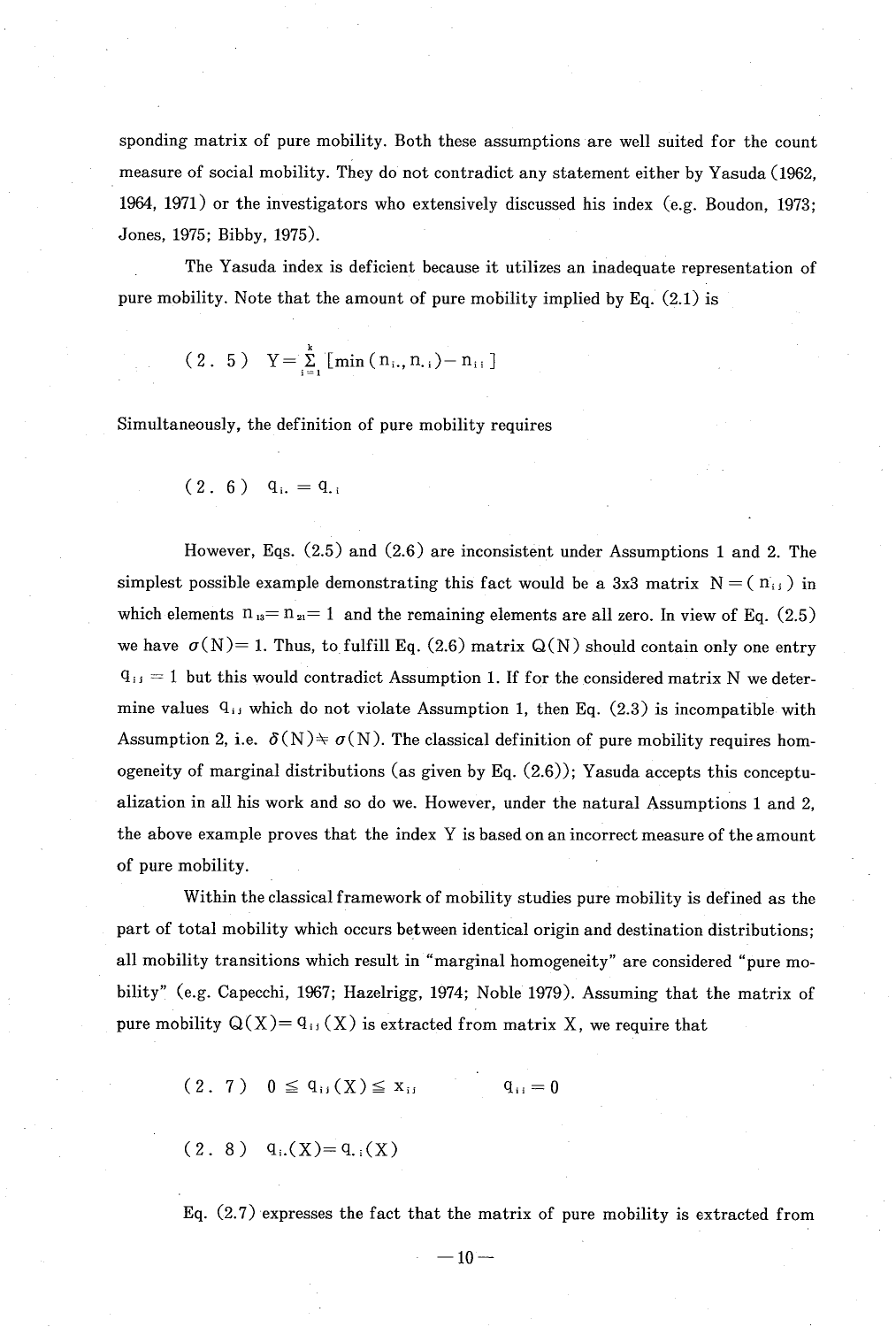another matrix and refers only to mobiles; Eq. (2.8) describes the homogeneity of marginal distributions. To assure that all transitions satisfying Eq. (2.7) and (2.8) are taken into account it is necessary that

 $(2. 9)$  q..  $\rightarrow$  max

 Thus, our definition of pure mobility is expressed in terms of linear programming, LP. Indeed, maximization of  $q:(X)$  according to Eq. (2.9) with constrains given by Eqs.  $(2.7)$  and  $(2.8)$  constitutes a standard LP problem which can be solved using the simplex algorithm (Dantzig, 1963). The solution provides the matrix of values  $q_{ij}$  and uniquely determines q.., the amount of pure mobility. In our reformulation of the index Y we define two matrices of pure mobility,  $Q(N)$  and  $Q(F)$ , extracted from the matrices of observed mobility N and perfect mobility F, respectively. Both according to Eqs. (2.7) to  $(2.9)$ . The modified version of Y, called Y<sup>\*</sup>, is expressed by the formula;

 $(2. 10) Y^* = q$ ..(N)/q..(F)

 As in the original version, the index is a ratio of the amount of "pure actual mobility" to the amount of "pure perfect mobility". Unlike in Yasuda's formulation, however, both these quantities are sums of frequencies in the respective pure mobility matrices . Thus, the meaning of the original index remains unaltered while its defective operationalization of the amount of pure mobility is corrected.

In the absence of pure mobility in the matrix of actually observed mobility the index Y\* is equal to 0, its theoretical maximum exceeds 1 since, as in the original version, there may be more pure actual mobility than pure perfect mobility. As Yasuda (1964, p.18) pointed out, for real societies his index would not exceed 1; the same holds true for the modified version Y'

We will look at the change of openness in Japanese society over the past 30 years. We will compare the results using the Yasuda Index  $(Y)$  with results obtained using modified Yasuda Index (Y\*).

We devided occupations of persons into 8 categories. 1. Professional 2. Managerial, 3. Clerical 4. Sales, 5. Skilled Worker, 6. Semiskilled Worker, 7. Unskilled Worker, and 8. Farmers. The results show that the differences between the value of the Yasuda index in the original and modified versions are substantial (cf. Table 2). Within the 36 coefficients, Y indexes are equal to Y\* in 13 cases, Y indexes are larger than Y\* indexes in 17

> .  $-11-$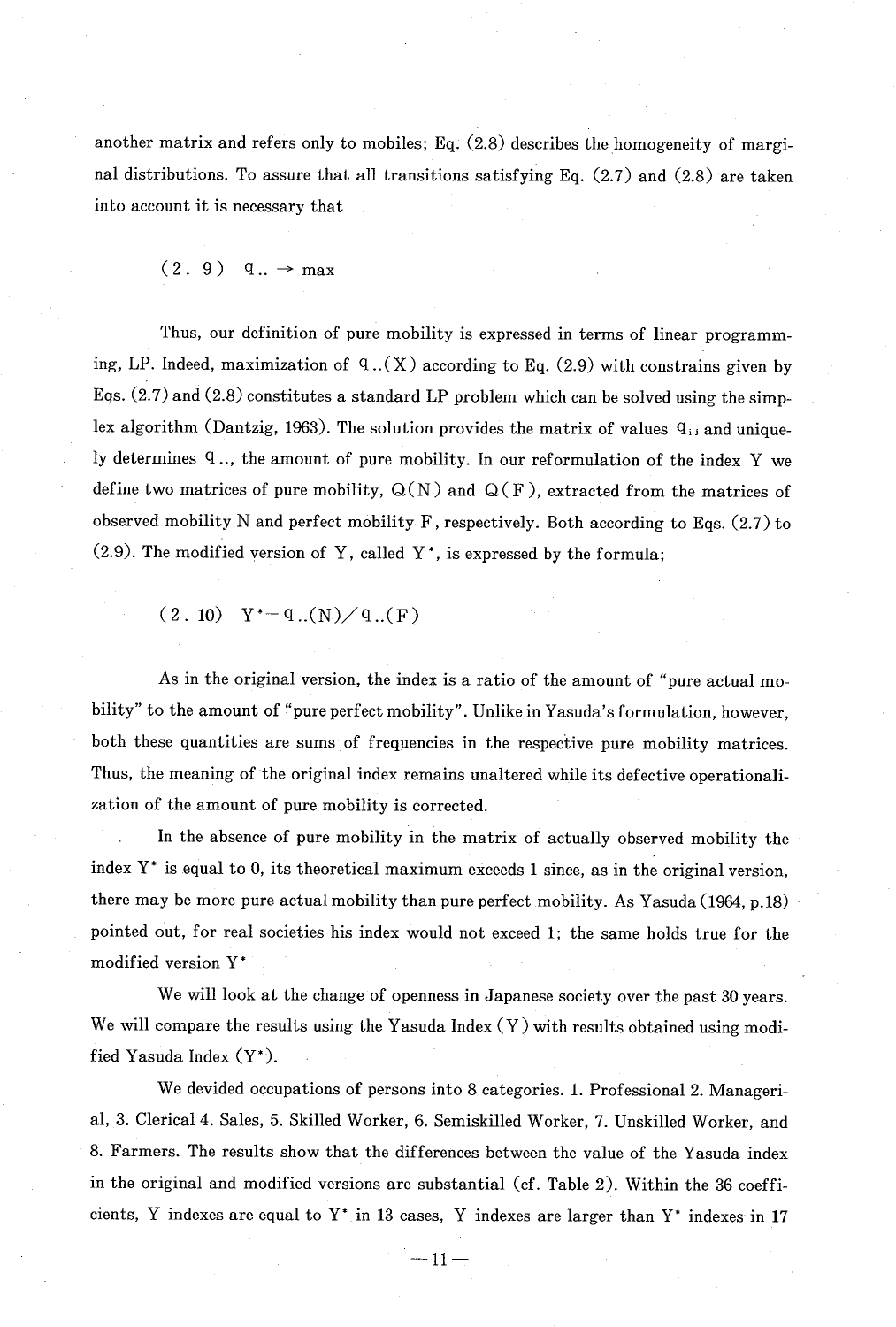cases, and Y indexes are smaller than  $Y^*$  in only 6 cases. In particular, it is evident that the original version of the index overestimates the proportion of pure actual mobility and, in consequence, provides the index values which imply that Japanese society is more open that it actually is. The differences between the original and modified versions of the Yasuda index for status categories, Y<sub>i</sub> and Y<sub>i</sub><sup>\*</sup> are illustrated Y/Y<sup>\*</sup> in Table 2.

|              | 1955  |       |                   | 1965               |                   |         | 1975                         |       |                   | 1985              |                    |         |
|--------------|-------|-------|-------------------|--------------------|-------------------|---------|------------------------------|-------|-------------------|-------------------|--------------------|---------|
|              | Y     | Y*    | $Y/Y^*$           | Y                  | ${\rm Y}^*$       | $Y/Y^*$ | Y                            | Y*    | $Y/Y^*$           | Y                 | $\mathbf{Y}^*$     | $Y/Y^*$ |
| Professinal  | 0.610 | 0.641 | 0.951             | 0.676   0.676      |                   |         | $1.00 \mid 0.688 \mid$       | 0.688 |                   | $1.00 \mid 0.694$ | 0.694              | 1.00    |
| Managerial   | 0.750 | 0.750 | 1.00 <sub>1</sub> | 0.809              | 0.850             |         | $0.95 \mid 0.794$            | 0.781 | 1.02 <sub>1</sub> | 0.820             | 0.882              | 0.93    |
| Clerical     | 0.818 | 0.818 | 1.00 <sup>1</sup> | 0.811              | 0.811             |         | 1.00   0.859                 | 0.859 | 1.00 <sub>1</sub> | $0.778$ 0.776     |                    | 1.00    |
| Sales        | 0.713 | 0.648 |                   | 1.10   0.704       | 0.439             |         | 1.60   0.796                 | 0.602 | 1.32              | 0.740             | 0.489              | 1.51    |
| Sikiied      | 0.691 | 0.495 | 1.40              |                    | $0.746$   $0.645$ |         | $1.16 \mid 0.757 \mid 0.744$ |       | 1.02              | 0.748             | 0.641              | 1.17    |
| Semi-skilled | 0.681 | 0.681 | 1.00 <sub>1</sub> | 0.815              | 0.815             |         | $1.00 \mid 0.900 \mid 0.900$ |       | 1.00              | 0.783             | 0.654              | 1.20    |
| Unskilled    | 0.750 | 0.750 | 1.00 <sub>l</sub> | 0.879 <sup>1</sup> | 1.000             |         | $0.88$   $0.938$             | 1.000 | 0.94              | 0.898             | 0.769              | 1.17    |
| Farmer       | 0.330 | 0.330 | 1.00              | 0.231              | 0.241             |         | $0.96 \mid 0.233 \mid$       | 0.233 | 1.00 <sub>1</sub> |                   | $0.178 \mid 0.176$ | 1.01    |
| Total        | 0.585 | 0.541 | 1.08              |                    | 0.660   0.591     |         | $1.12$   0.713               | 0.673 | 1.06              | 0.792             | 0.633              | 1.25    |

Table 2. Yasuda Index and Modified Yasuda Index

(Source) 1955, 1965, 1975, 1985, SSM survey. All Total are standardrized to 1000.

The most substantial difference between Y index and  $Y^*$  index is the coefficient of the total (all occupations). This is the most important index of the openness of social stratification. According to the original Y index, form 1955 to 1985, the coefficient of Y index has been increasing steadily. This means that the equality of opportunity to get statues has been increasing, and coming nearer to perfect equality of opportunity. Therefore this result fits the well known hypothesis of industrialization.

However, according to the modified  $Y^*$  index, although the coefficient of the  $Y^*$ index has been increasing from 1955 to 1975, the coefficient of 1985's  $Y^*$  index has decreased below 1975's Y\* coefficient. It seems that from 1970 to 1985, there was some fundamental social change, and the equality of opportunity in Japan has leveled off.

Which index Y or  $Y^*$  is more valid? This is determined, by examining the ratio of Y index and Y \* index  $(Y/Y^*)$ . The largest value is revealed in the sales category in 1985  $(1.51)$ . This ratio is also high in 1965  $(1.60)$  and 1975  $(1.32)$ . According to the original Yasuda index, the openness of sales is fairly high. However, using the modified Yasuda index, the coefficient becomes fairly low. This difference is caused by the different method of measurements of pure actual mobility. Clearly, the Yasuda index overestimates the proportion of pure actual mobility and, in consequence, provides a higher coefficient of

 $-12-$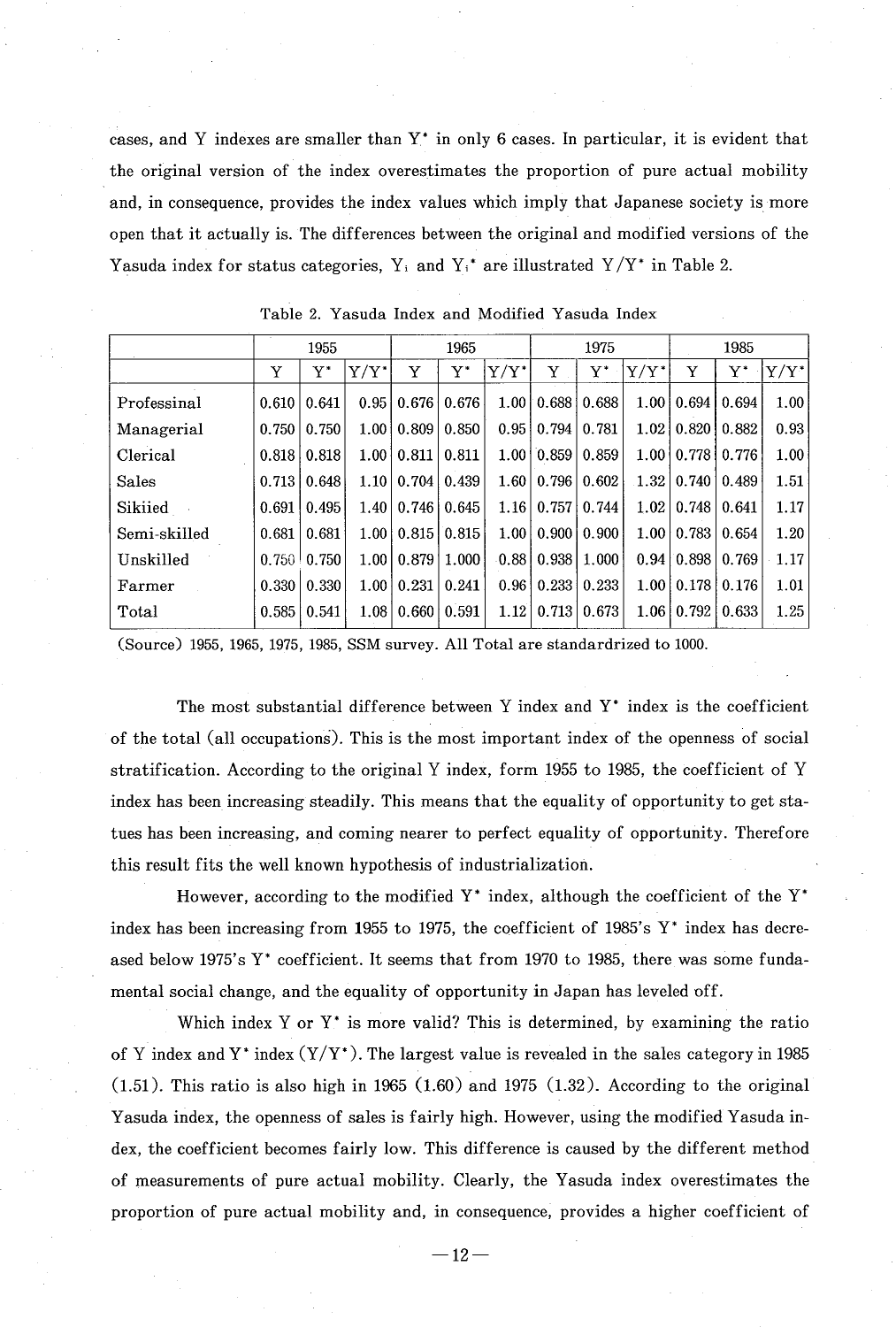openness in the sales category.

Only the professional occupation has been shown increase of openness over the past 30 years. The three manual occupations, skilled worker, semiskilled worker and unskilled worker, had been increasing from 1955 to 1975. However in 1985, all coefficients of these three occupations slightly decreased. This is due to the end of the second phase of industrialization, and the fact that the openness of these three manual occupations have become limited.

 On the contrary, as to the three non-manual occupations, managerial, clerical, and sales occupations, it is very difficult to find any clear tendencies of openness.

Finally, as to the farmer, the openness of this occupation has steadily become closed.

 Considering these things, we cannot say that the openness of occupational stratification has been increasing due to industrialization. The original Y index clearly overestimates the actual pure mobility. We can say that until the 2nd phase of industrialization, the openness of social structure had been increasing, but after that, this trend stopped and limited the equality of opportunity.

#### 3. STRUCTURAL COMPONENTS OF EDUCATIONAL MOBILITY

 Taking into account the previous discussion, we focus here on the specific problems: The first deals with the amount of educational mobility and the proportion of its structurally determined component. By the structurally determined componenrt we mean the -part of total mobility which preserves the original disjunction between distribution of education at the origin and destination. We need to ask whether this component dominates the remaining one (free exchanges). Secondly, we examine the equality of opportunity of a son's educational attainment based upon his father's educational background.

In this paper we treat matrices of educational mobility in the same way as if they were matrices of occupational mobility. In both cases the term mobility refers to a change of position through time (Sorensen, 1976), the only difference between these cases being the dimension of that position. There are many similarities between the formal aspects of analyzing occupational and educational mobility. For example, in an analogy with intergenerational occupational mobility (cf. Duncan, 1966), the matrix of father-to-son educational mobility is justifiably interpretable only in terms of transitions from educational background to educational achievement. The reader should be aware that the classification of father's education does not convey information about a "generation of fathers" since

 $-13-$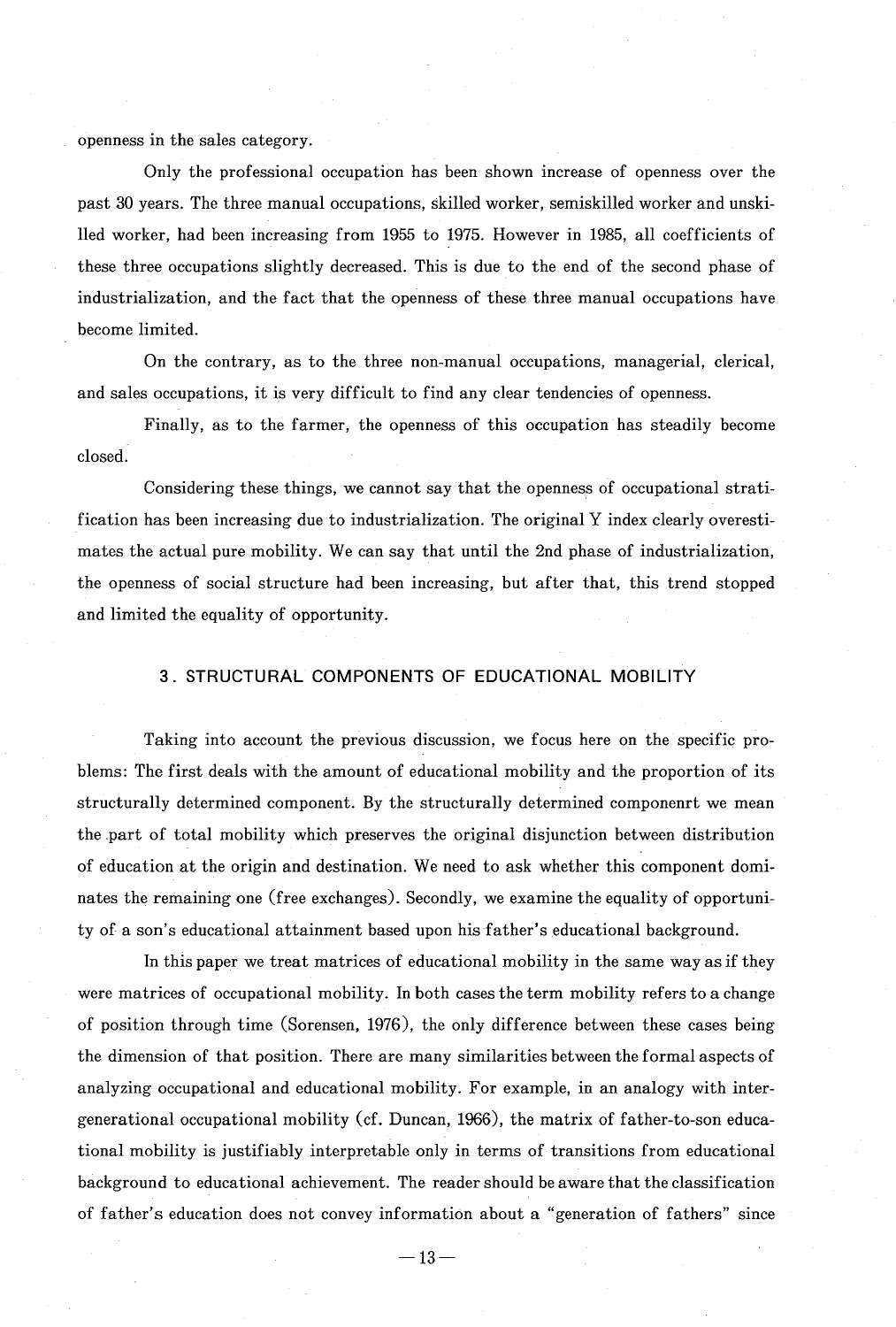the sample refers only to the "genaration of sons." Thus , "educational mobility across generations" has a special, technical meaning since it involves a comparison of the educational achievement of the generation of son with the educational achievement of their fathers who do not constitute a generation.

Educational mobility across generations can be analyzed by means of cross-classifications of persons according to their own education and the education of their parents . The matrix of educational mobility  $N = (n_{ij})$  displays the frequencies of transitions from origin categories i of "educational background" to destination categories i of "achieved education" ( i ,  $i = 1, ..., k$  ).In our notation  $n_i$ , denotes the number of persons in the origin category  $i$  and  $n_{i}$ , denotes the number of persons in the destination category  $j$ . Consequently, n.. is the number of persons in the sample.

The origin and destination categories correspond to four levels of education: elementary school, junior-high school, high school, and college or university. For the purpose of inter-study comparability we have standardized the size of each survey sample to one thousand.

 Imada (1979) has already analyzed the intergenerational educational mobility tables, and claimed that from 1955 to 1975, the average years of schooling of Japanese has been increasing, and that the equality of opportunity of sons' educational attainment has maintained fairly high level. He begins analyzing the educational mobility tables by noting that the proportion of mobiles increased form. 618 in 1955 to. 702,. 709 in 1965 and 1975. His further analysis is based on the distinction between structural mobility (called also forced, excess, net or technological mobility) and pure mobility (called also circulation, exchange, individual or free mobility). Using this distinction, we explain some fundamental difficulties involves in the traditional measurement of the amounts of these two kinds of mobility.

 Stuctural mobility is understood as resulting from the discrepancy between distributions of fathers' education and sons' education, while circulation mobility refers to "true" mobility which would take place if these distributions were identical. Imada (1979) , like many other proponents of the classical approach to mobility tables, explicitly treat. structural and pure mobility as exhaustive and exclusive components of tatal mobility . The well-known equation "pure mobility=total mobility-structural mobility" (e.g. Hazelrigg, 1974; Bibby, 1975; Boudon, 1973) underlies his analysis . Since the number of all mobiles is directly obtainable from the data matrix, the amount of structural mobility is a critical piece of information for deternining the amount of pure mobility and indices involving it (e.g. Yasuda, 1964).

 $-14-$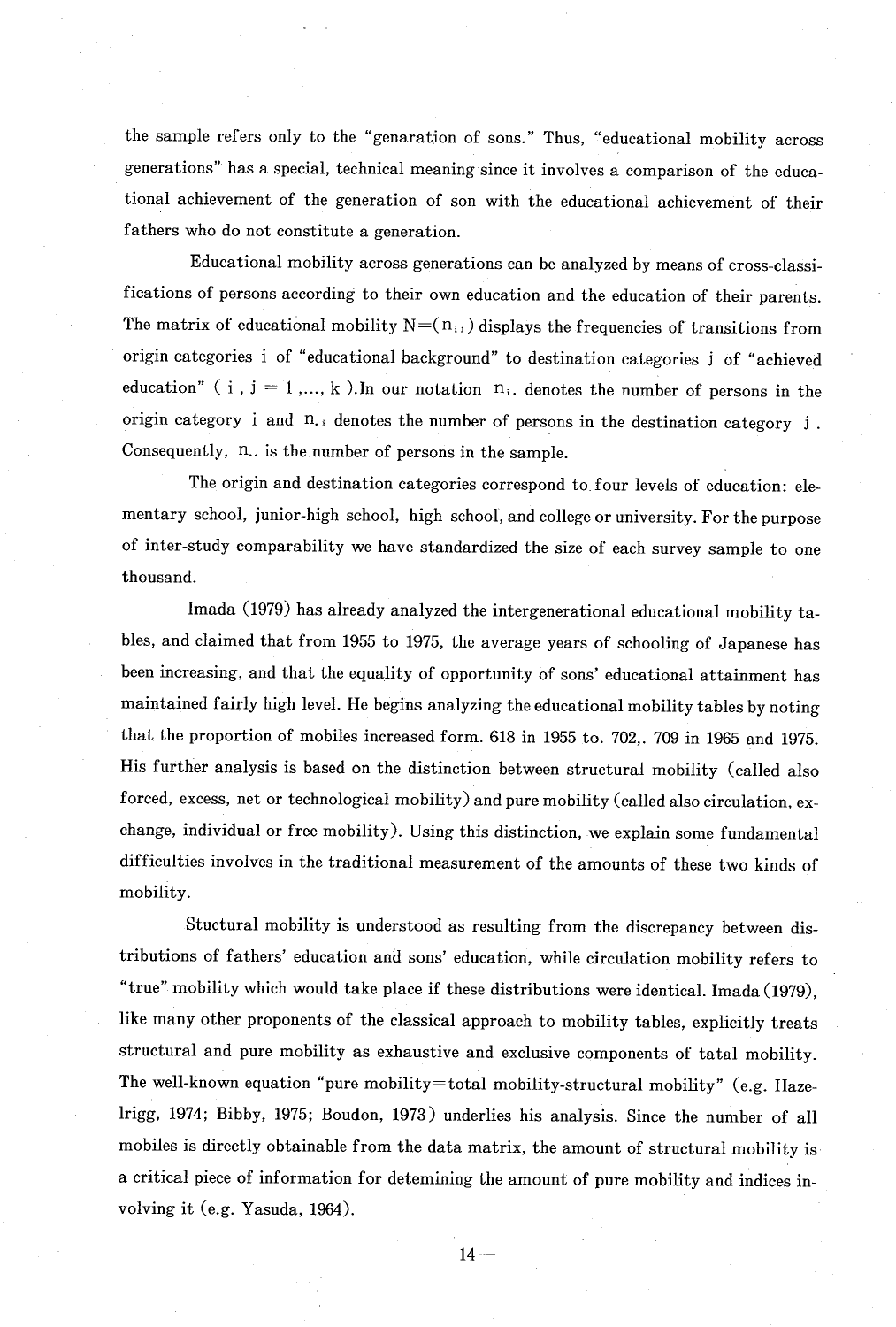In his paper, Imada (1979) estimated the amount of structural mobility by applying the index of dissimilarity. This index measures the discrepancy between marginal distributions. However, the index of dissimilarity is not a measure of any kind of observed mobility since it does not refer to those transitions from categories i to i which are consistent with the data matrix. it has already been shown that generally, there is no correspondence between the index of dissimilarity and the appropriate measure of the amount of structural mobility. The index of dissimilarity provides a correct estimate of the amount of structural mobility only under very restrictive conditions.

Are these conditions met in the case of educational mobility in Japan? If not , to what extent are they violated? To what extent are the estimates derived from the index of dissimilarity biased? Do the new estimates alter Imada's conclusion that the structural component of educational mobility becomes less important through time? To prepare ground for answering these questions we demonstrate some inherent properties of structural mobility and show how it can be represented in matrix form .

Let  $S = (s_{ij})$  denote the matrix of structural mobility; S (N) means that S is extracted from observed educational mobility N. We assume that in the case of educational mobility, the concept of structural mobility should be difined per analogism to the case of occupational mobility. Thus, relying on the work of Hutchinson (1985) , Matras (1961), Blau and Duncan (1967), and others, we adopt the general definition of structural mobility. The definition reads: structural mobility is the part of total mobility preserving the difference between the origin and destination distributions; it is limited to transitions "forced" or necessitated by that differenc e. For that reason, we used the same modified Yasuda index as used in the intergenerational occupational mobility.

Table 3 presents the results together with Imada's estimates. In comparison with our direct counts, results based on the index of dissimilarity underestimate the proportion of structural mobility and, in consequence, overestimate the proportion of pure mobility . In the case of the amount of structural mobility, the differences in the magnitude between Imada's estimates and direct counts are substantial; all times , the modified Yasuda index exceeds the original Yasuda index, especially, in 1985 where it exceed by 20 percent .

The largest differences pertain to Yasuda's index of openness. Imada (1979) computed this index for each educational category and for the total sample, using the original formula of Yasuda. However, this formula involved the index of dissimilarity and is not based on an appropriate representation of pure mobility. As shown before , the Yasuda index can be modified by using a matrix representation of pure mobility based on linear programming. Under the proposed modification, the index is a ratio of the two amounts

 $-15-$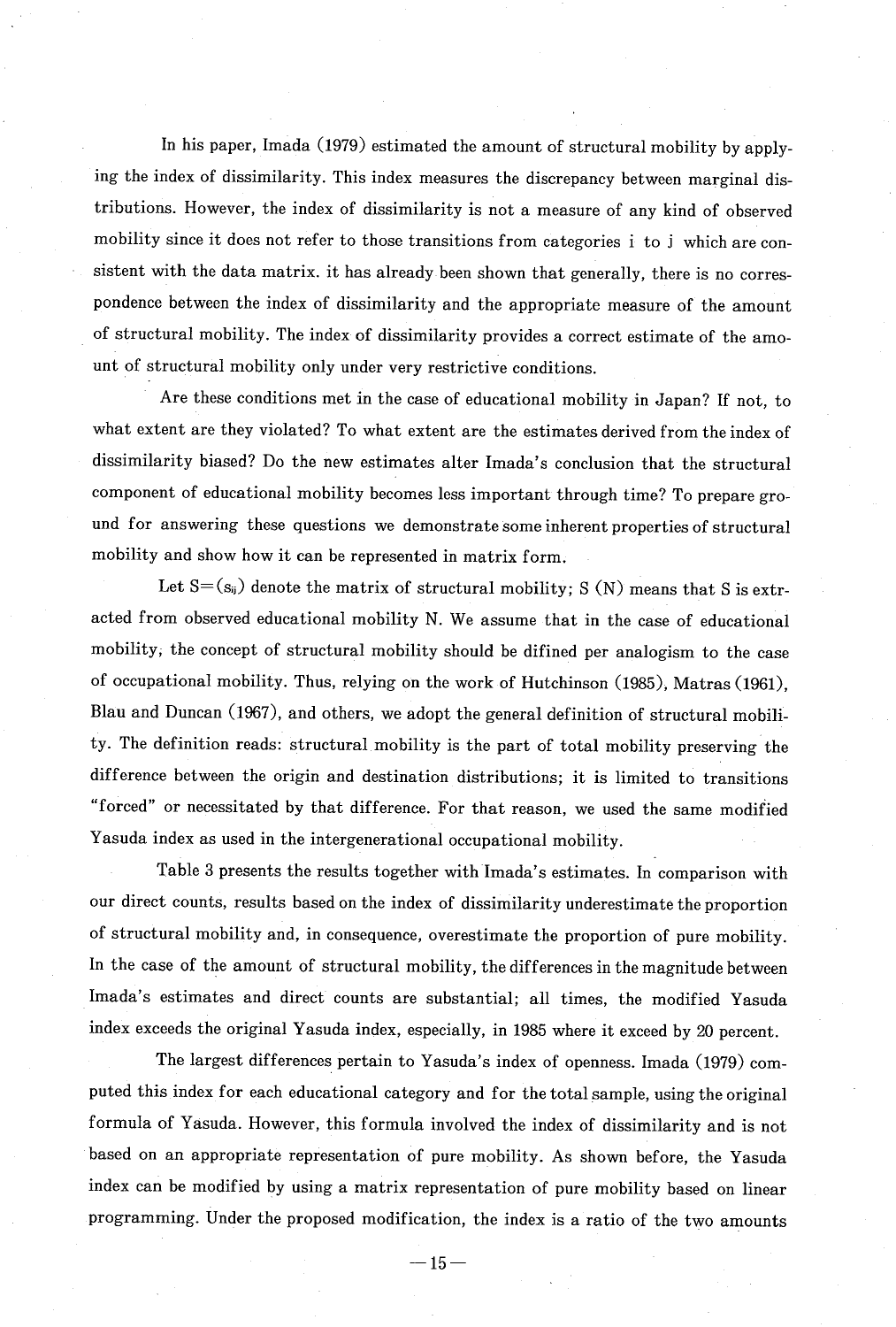| Total mobility<br>and its components                                                                                                                            | 1955<br>$\overline{\phantom{a}}$                                       |                                                                        |                                                                        | 1965                                                                    |                                                                        | 1975                                                                    | 1985<br>$-2.1$                                                         |                                                                         |  |
|-----------------------------------------------------------------------------------------------------------------------------------------------------------------|------------------------------------------------------------------------|------------------------------------------------------------------------|------------------------------------------------------------------------|-------------------------------------------------------------------------|------------------------------------------------------------------------|-------------------------------------------------------------------------|------------------------------------------------------------------------|-------------------------------------------------------------------------|--|
|                                                                                                                                                                 | Y                                                                      | ${\rm Y}^*$                                                            | Y                                                                      | ${\rm Y}^*$                                                             | Y                                                                      | Y*                                                                      | Y                                                                      | v*                                                                      |  |
| Total mobility<br>Structural mobility<br>Pure mobility<br>Coefficient of openness<br>Elementary school<br>Junior high school<br>High school<br>College<br>Total | 61.8<br>42.9<br>18.9<br>Y<br>0.167<br>0.886<br>0.821<br>0.368<br>0.631 | 61.8<br>53.7<br>8.1<br>v*<br>0.171<br>0.222<br>0.519<br>0.361<br>0.279 | 70.2<br>45.3<br>24.9<br>Y<br>0.289<br>1.055<br>0.746<br>0.446<br>0.787 | 70.2<br>59.7<br>10.5<br>v*<br>0.286<br>0.270<br>0.594<br>0.461<br>0.385 | 70.9<br>42.4<br>28.5<br>Y<br>0.148<br>0.975<br>0.847<br>0.411<br>0.770 | 70.9<br>60.9<br>10.0<br>Y*<br>0.161<br>0.226<br>0.478<br>0.397<br>0.329 | 74.1<br>42.4<br>31.7<br>Y<br>0.091<br>1.019<br>0.938<br>0.395<br>0.824 | 74.1<br>64.1<br>10.0<br>Y*<br>0.048<br>0.237<br>0.434<br>0.395<br>0.333 |  |

Table 3. Structual Mobility and Pure Mobility in Intergenerational Mobility: 1955-1985

(note) The coefficents of Y index from 1955 to 1975 are computed by Imada (1979) according to the original formula of Yasuda (1964) Madified Yasuda Index  $(Y*)$  are standardized to 1000.

of pure mobility-that which is extracted from the matrix of observed mobility and that which is extracted from the corresponding matrix of perfect mobility. In the case of educational mobility (cf.Table 3), differences of the estimates for the original and modified versions of the index exceed 100 percent.

Seeing more details, it is evident that total mobility has been increasing steadily from 1955 to 1985. However, according to the original Yasuda index, the ratios of structural mobility gave remained almost the same, about 42%. For that reason, the ratio of pure mobility have been increasing from 1955 to 1985. The results show that the openness of total educational system has been increasing steadily in these past 30 years.

This result contradicts with the actual expansion of the educational system in postwar Japan. Therefore, this is clear evidence of a fault in the Yasuda index. According to the modified Yasuda index, the ratios of structural mobility have been increasing steadily. It reflects the expansion of educational system in Japan correctly. On the other, the ratios of pure mobility are very small, only around 10%.

As to the coefficients or openness, both Y and  $Y^*$  coefficients are almost the same for elementary school and University or College. However, there is a big differnce between Y coefficient and Y\* coefficient for junior high school and high school. The Y coefficients of junior high school in 1965 exceed 1.0. This reveals that in these years, there were large structural changes in the Japanese educational system. In actually after 1945, junior high school become compulsory, and in the 1970's, almost all graduates of junior high school have went on to high school. However, these changes are caused by the structural mobility, not. by pure mobility. Therefore, the openness of opportunity of entering school between generations should not increase. The Yasuda index contradicts with these results.

 $-16-$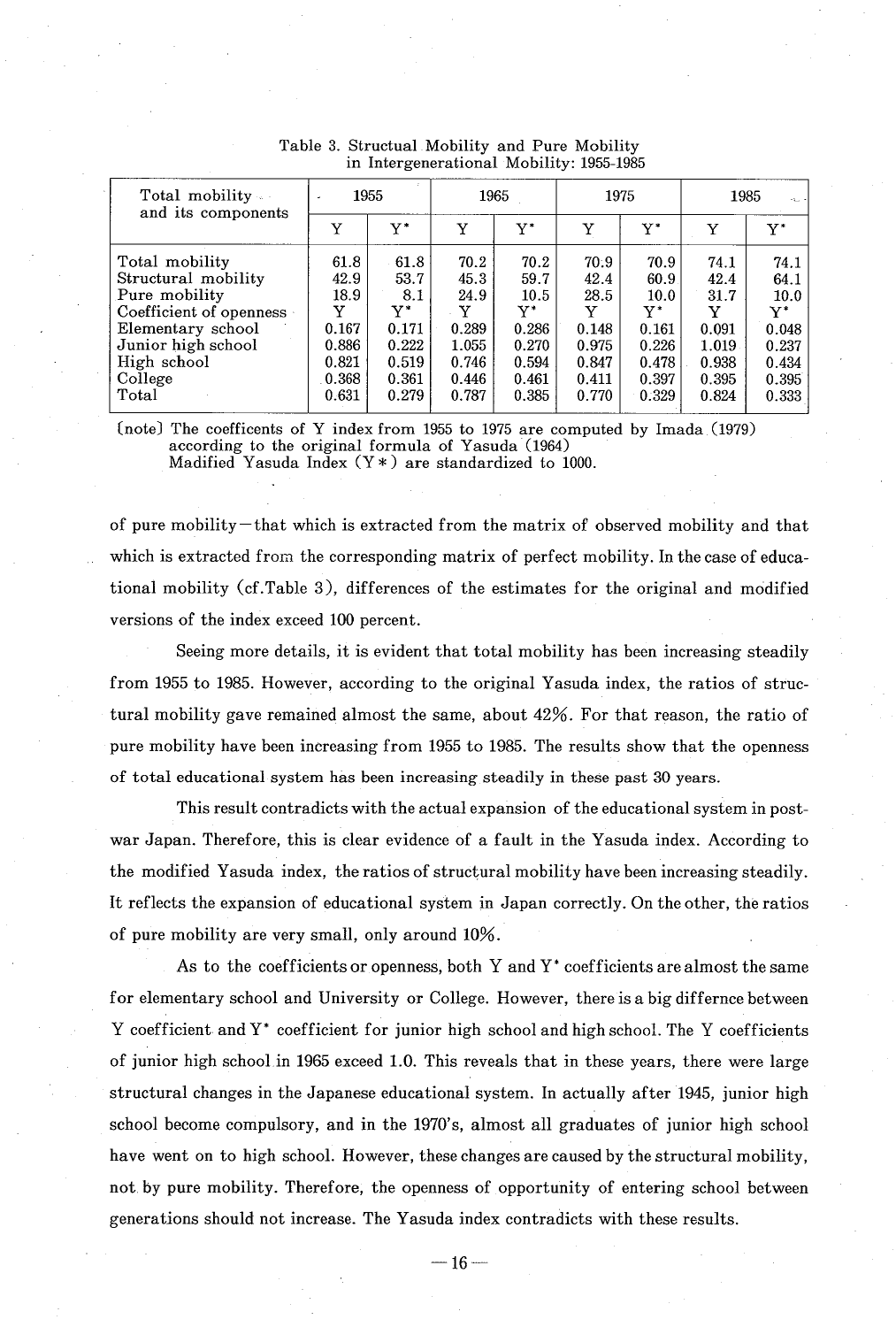There are drastic differences between the coefficient of openness obtained by the Yasuda index and that of obtained by the modified Yasuda index. From our consideration, we can conclude that the Yasuda index overestimates the openness of the school system, and that the Japanese school system's equailty of opportunity of education is still limited.

#### 4. CONCLUSION

 Many scholars claim that with the process of industrialization, the allocation of material and non-material rewards and the opportunity for social mobility is equalized. And more, they also claim that Japanese society is meritocratic from the view of educational meritocracy.

 In reality, Japan now has entered the third phase of industrialization. The technology of this phase forcus on the control of information. We examine these hypotheses, using the longitudinal data of the SSM survery from 1955 to 1985.

However, at first we cannot find any clear tendency of equalizing the allocation of occupational prestige, income and educational attainment.

Secondly, we examine the trend of openness of Japanese society. The results using the Yasuda index show that Japanese society has become more and more open in the past 30 years. However, the Yasuda index contains critical defect. Therefore, we modified it. Using the modified Yasuda index, we find that from 1955 to 1975, the openness of Japanese society had been increasing, however, in 1985, the openness decreased.

Thirdly, we examine the structural components of intergenerational educational mobility. as with occupational mobility, the Yasuda index overestimates actual pure mobility, and underestimates the structural mobility. The result of the modified Yasuda index shows that the equality of opportunity in the educational stytem is small and has not changed in the past 30 years.

 $-17-$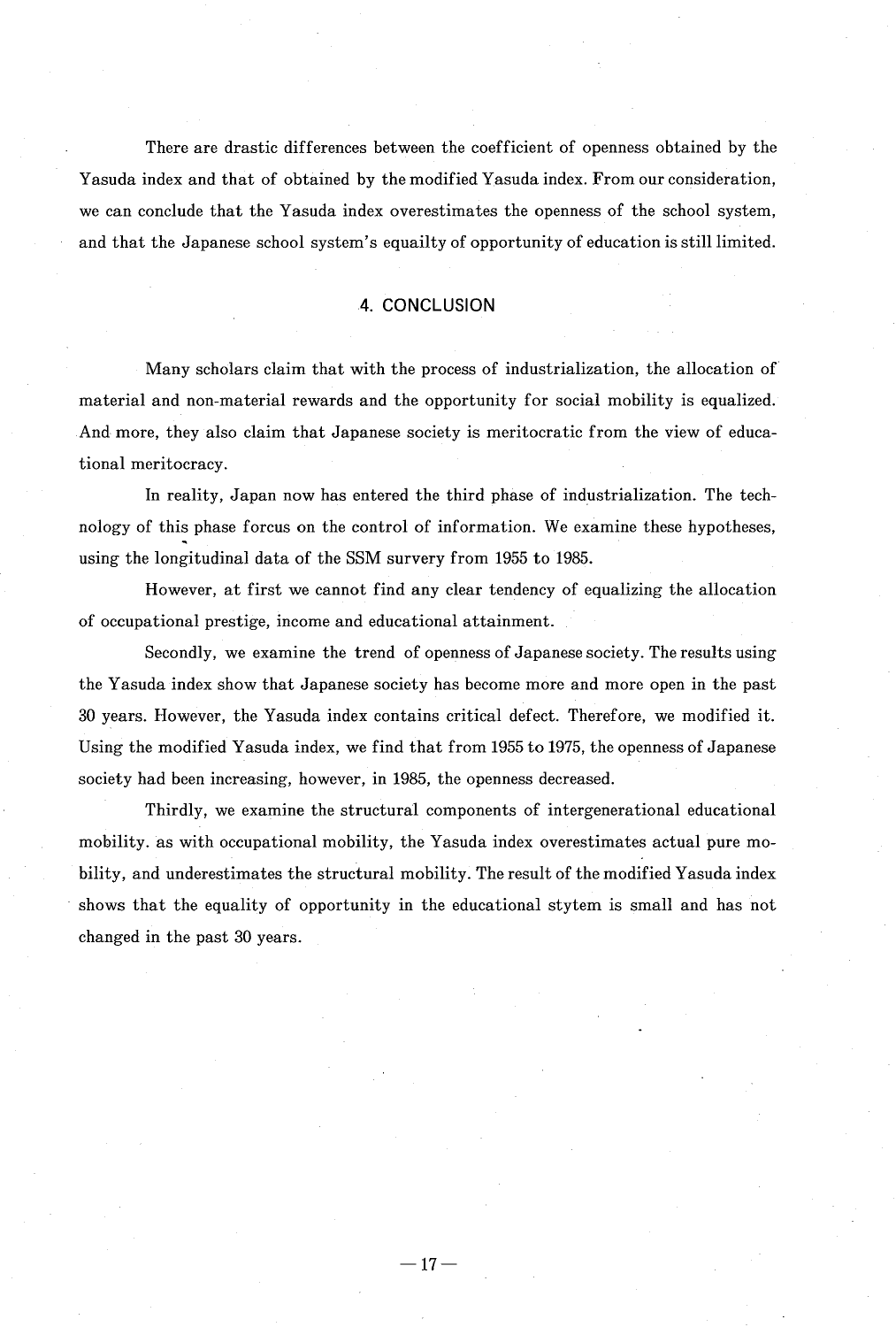This paper was presented at The 5th Asian Regional Conference of Sociology "Industrial East Asia: Tasks and Challenges" Seoul , Korea. Dec. 3-4, 1987 The parts of the 2 and 3 sections had been published at the Journal of Educational Sociology No. 42. (1987 ) pp.24-37 in Japanese . In this paper, I revised the paper freely. And I have incited the paper of Naoi and Slomezynski's paper (1986).

#### ACKNOWLEDGEMENT

 This paper is a part of the joint study with Professor Kazimierz . M. Slomczynski (University of Warsaw) and Professor Takashi Noda (Nagoya Kougyo Daigaku). I thank very much Professor Slomczynski and Professor Noda for the support of this inquiry . However, all defects in this paper due to me. Mr. Perter Phillips revised my English and presented significant suggestions.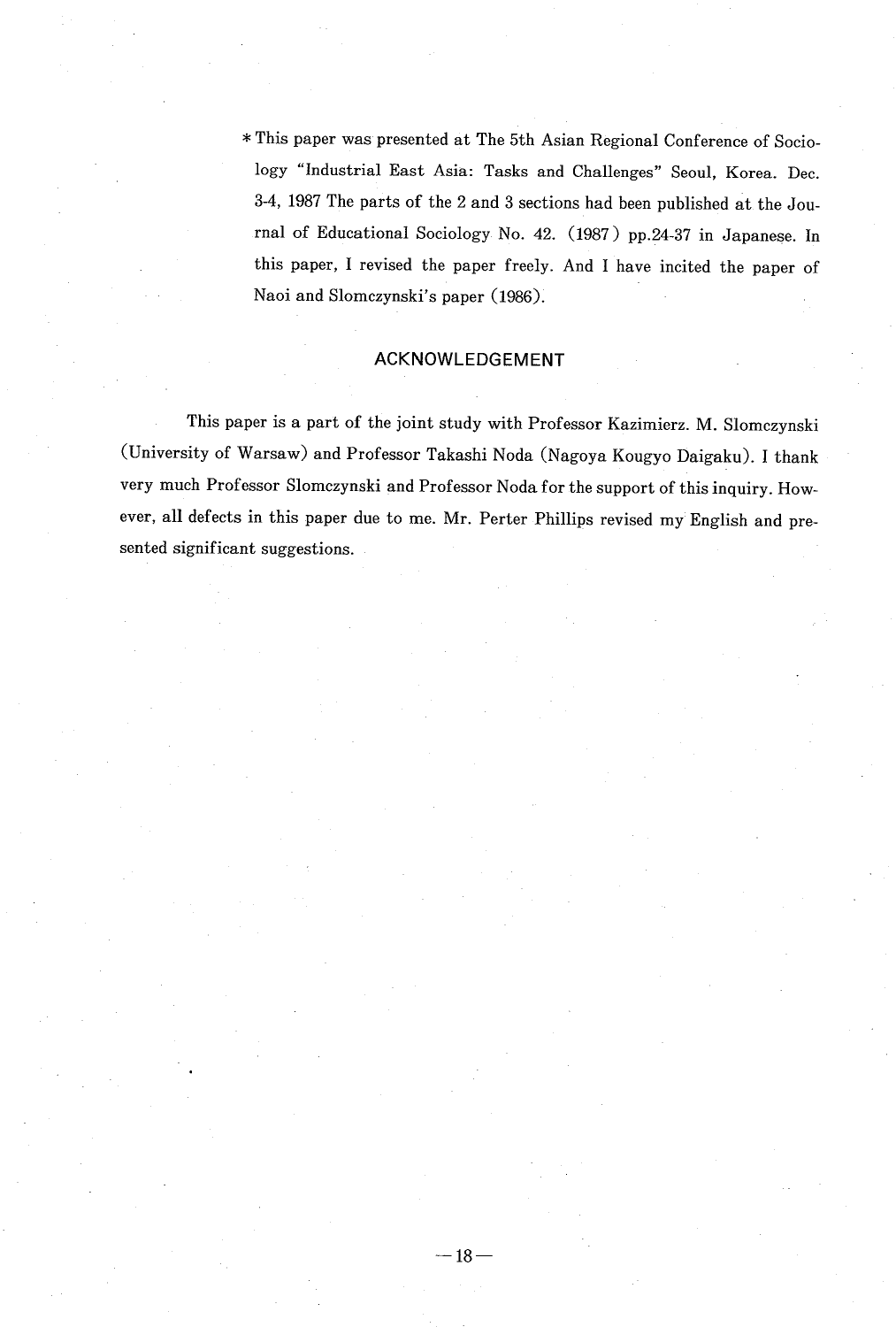#### **REFERENCES**

Anderson, C. 1961 "A skeptical note on the relation of vertical mobility to education." American Journal of Sociology. 66: 560-570.

Aso, M. and 1. Amano. 1983. Education and Japan's Modernization. The Japan Times.

Bell, D. 1972. "On Meritocracy and Equality." Public Interest. 29:29-68.

1973. The Coming of Post-Industrial Society: A Venture in Social Forecasting. New York: Wiley.

Benini, R. 1901. Principii di Demografia. Barbera.

Bibby, J. 1975. "Methods of measuring mobility. "Quality and Quantity. 9. 107-36.

Blau, P. M. and 0. D. Duncan. 1967. The American Occupational Structure. New York: Wiley. Boudon, R. 1973. Mathematical Stuctures of Mobility. Elsevier

. 1974. Education Opportunity and Social Inequality, New York: Willey.

Bowman, M. J. 1970. "Education and economic growth, "pp. 121-148. in R. L. Johns (ed.) Economic Factors Affecting the Financing of Education in the Decade Ahead. Gainesville: Florida State University Press.

H. Ikeda and Y. Tomoda. 1981. Educational Choice and Labor Markets in Japan. Chicago: Chicago University Press.

Capecchi, V. 1967. Problemes methodologiques dans la mesure de la mobilité sociale. Archives Europeenes do Sociologie, 8: 285-318.

Cummings, W. K. 1980. Education and Equality in Japan. New York: Princeton University Press.

 and A. Naoi. 1974 "Social background, education and personal advancement in dualistic employment system. "Developing Economies. 12: 245-73.

Dahrendorf, R. 1968. Essays in the Theory of Society. Stanford: Stanford University Press.

- Dantzig, G. B. 1963. Linear Programming and its Extensions. New York:Princeton University press.
- Dore, R. P. 1975. "The future of Japan's meritocracy. " pp. 169-186 in Gianni Fodella (ed), Social Structures and Economic Dynamics in Japan up to 1980. Treviso: Longo and Zoppelli.
	- 1976. The Diploma Desease: Education, Qualification and Development. Berkeley and Los Angeles: University of California Press.

Duncan, 0. D. 1966. "Methodological issues in the analysis of social mobility. " pp. 51-97 in N. J. Smelser and S. M. Lipset (eds.) Social Structure and Mobility in Economic Development. Chicago: Aldine.

The Economist. 1983. Japan. London: The Economist Newspaper.

Featherman, D. L. and Hauser, R. M. 1978. Opportunity and Change. Academic Press.

Featherman, D. L., Jones, F. L. and Hauser, R. M. (1975). "Assumptions of social mobility research in the U. S.: A case of occupational status," Social Science Research, 4, pp. 329-60.

Forbis, W. H. 1975. Japan Today: People, Places, Power. Tokyo: Charles E. Tuttle.

Green, P. 1981. The Pursuit of Inequality New York: Pantheon Books.

Halsey, A. H. 1973. "The sociology of education. " in N. J. Smelser (ed.), Sociology: An Introduction. New York: Wiley.

Hashizurne, S. (ed.) 1976. Gakureki Hencho to sono Kozai [The Merits and Demerits of Diplo-